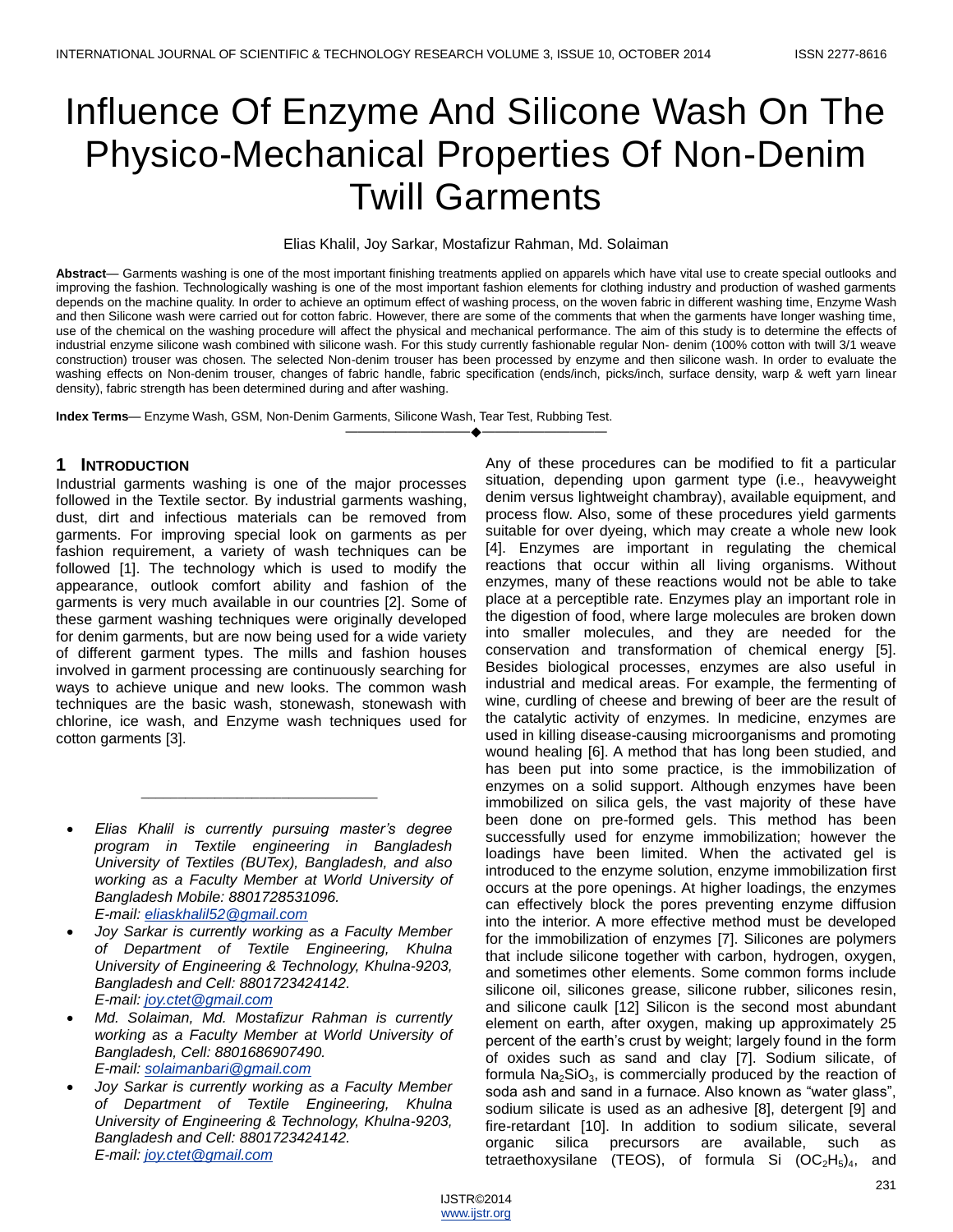sample.

tetramethoxysilane (TMOS), of formula Si(OCH3)<sup>4</sup>

#### **2 MATERIALS AND METHODS**

# **2.1 Materials**

100% cotton non- denim twill leg panels were used. The fabric GSM (Grams per Square Meter) was 309, 3/1 warp faced Stwill, construction 112 x 58 / 14 x 10, fabric width 57 inch. The leg panels were desized using the standard recipe. Then the denim leg panels were washed using enzyme and softener and then with enzyme, silicone and softener in a combination. Enzyme (Biorazer-200), detergent (Hostapur WCTH, Germany), softener (Vel- 1500), Silicone (MeSoft G, Matex, Singapore) and cationic silicone softener (MeSoft-CCS Flakes, Matex, Singapore) were used for washing.

#### **2.2 Methods**

Twill leg panels were desized using detergent. This pretreatment was conducted in liquor containing detergent, Hostapur WCTH (1% owg). Material to liquor ratio was 1:10 in a small scale front loading industrial washing machine (Sutlick, Singapore). This treatment was carried out at temperature 70°C for 10 min. After desirable time the liquor was drained. The leg panels were then washed with normal water for 3 min. Desized denim leg panels were treated using enzyme. This process was carried out in liquor containing enzyme (1% owg); acetic acid (1.5 g/l) at pH 6- 6.5, and material to liquor ratio of 1:10 in the washing machine. Temperature was kept 50°C and treatment time 55 min. The denim garments were then washed with hot water at  $70^{\circ}$  C for 4 minutes for enzyme killing then washed twice with cold water for 3 minutes each. Then softening was done with softener (2% owg) in a bath containing material to liquor ratio 1:8, at pH 5.5 for 7 minutes. The temperature was  $40^{\circ}$  C. Silicone wash is carried out in the softening bath containing cationic silicone softener (1g/l), Silicone (0.5g/l) and Acetic Acid (0.6g/l) at 40°C for 20 minutes for imparting more slippery effect on the fabric. Enzyme and enzyme- silicone washed non- denim twill leg panels were squeezed in a laboratory scale hydro-extractor machine (Zanussi, Roaches International Limited, England) at 200 rpm for 3-4 min. Then dried at 65°C for 35 min in a steam drier (fabcare, India). Treated leg panels were then analyzed to determine their physical and mechanical properties using standard test methods.

## **2.3 Testing and Analysis**

Treated all denim leg panels were conditioned in 65% RH and 20°C for 24 hour before testing according to BS EN 20139 and ASTM D1776. Tearing strength was determined according to ASTM D1424 - 09(2013). Weight change (%) in fabric / GSM was calculated from the difference in fabric weight before and after the treatment according to ASTM D 3776. Color fastness to crocking has been determined according to AATCC Test Method 8- 2013. [11]

## **3 RESULTS AND DISCUSSION**

# **3.1 Changes of fabric weight after washing**

It is clear from fig.1 that the enzyme and enzyme- silicone washing imparts significant change in the fabric properties. The fabric weight (GSM) has been found increased up to 9.38%. The occurred shrinkage might be the reason for this change in the fabric weight. After treating with silicone the



weight has been found less than that of the enzyme washed

**Fig. 1**. Change in fabric weight (GSM) in before wash, after enzyme wash and after enzyme- silicone wash

#### **3.2 Changes of tearing strength after washing**

The warp way tear strength has been found increased. It has been found that, the tearing strength increases by 6.44% after enzyme wash and by 15.47% after enzyme- siliconee wash. The weft way tearing strength are almost same in the different washing conditions. As the woven fabric has a normal tendency to shrink more in warp way, that's why the strength in the warp way has been increased.



**Fig. 2.** Changes in fabric tearing strength in before wash, after enzyme wash and after enzyme- siliconee wash

## **3.3 Change in color fastness to crocking after washing**

From fig.3 it is clear that, the color fastness is good in the dry state but in wet state the color fastness not so impressive. With comparing the before wash state, the color fastness was found poor in the washed fabric in wet state.



**Fig. 3**. Change in color fastness to crocking in before wash, after enzyme wash and after enzyme- silicone wash